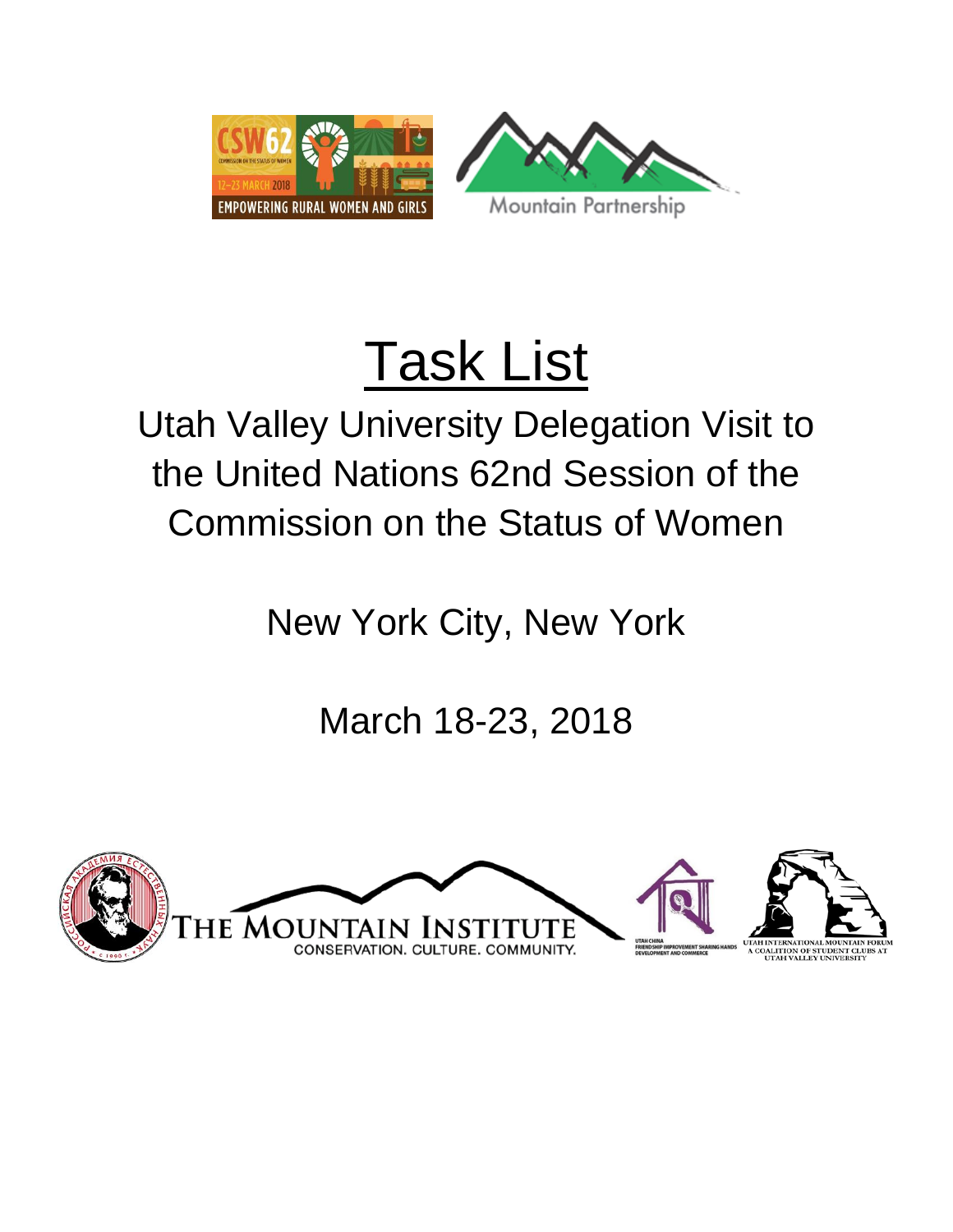## Mission

Faculty and students from the CHSS, WSB, CS, and CHPS will report on how UN's gender agenda is promoted at UVU through engaged learning during the 62nd session of the UN Commission on the Status of Women (CSW62) on March 19-21, 2018. Students will be a part of UVU delegation led by Dr. Baldomero Lago and comprised of 20 members. The CSW is the global intergovernmental political body dedicated to the promotion of gender equality/empowerment of women. Our delegation statement was distributed as official UN document E/CN.6/2018/NGO/37 on December 7, 2017 and highlighted seven initiatives:

Students since 2007 host the international Women of the Mountains Conferences (WOMC) at UVU. The UN Secretary General's Report on Sustainable Mountain Development A/71/256 from July 27, 2016 highlighted the UIMF for hosting the WOMC and providing recommendations to the UN on implementations of goal #5 on gender equality, the only university from North America to do that.

Students will acquire important knowledge and experience on how to contribute to official agenda documents of the CSW62 by making statements and presentations in the three official activities of the CSW:

Permanent Missions of Bosnia and Herzegovina, and Uzbekistan to the United Nations agreed to co-sponsor side event during CSW62. Similarly, the Russian Academy of Natural Sciences, an NGO, accredited under United Nations ECOSOC is co-sponsoring a parallel event highlighting UVU model of student engagement due to the benefits which it provides for development joint educational projects and exchanges.

The head of each task group will follow up with students to ensure assigned tasks are completed

### **Logistics**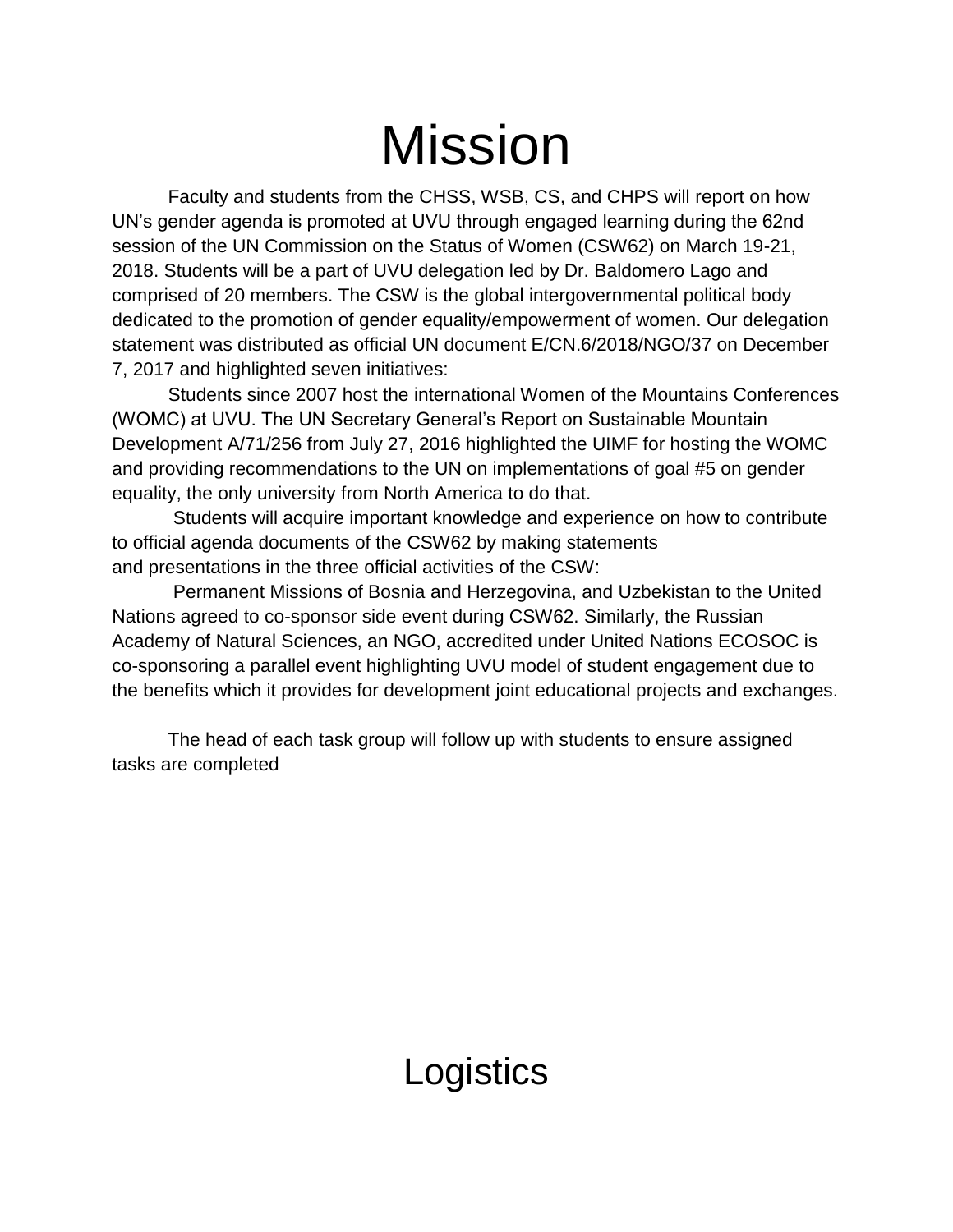#### Head: Matthew Rands

| <b>Task</b>                                                                                  | Name                      | Due<br><b>Date</b> | Date<br>Completed |
|----------------------------------------------------------------------------------------------|---------------------------|--------------------|-------------------|
| Ensure all attendees<br>have 2 printed<br>copies of<br>acceptance letter for<br>registration | <b>Dylan Genes</b>        | 03 Feb<br>2018     | 3 Feb 2018        |
| <b>Ensure that</b><br>everybody have<br>business cards                                       | <b>Matthew</b><br>Rands   | 12 Mar<br>2018     | 15 Mar<br>2018    |
| Coordinate<br>presentation time<br>and content between<br>students and faculty               | Monica<br>English         | 25 Mar<br>2018     | 23 Mar<br>2018    |
| Prepare brochures                                                                            | <b>Isak Larsen</b>        | 16 Mar<br>2018     | 15 Mar<br>2018    |
| Distribute souvenirs<br>to delegation<br>members                                             | Carol<br>Cardenas         | 12 Mar<br>2018     | 13 Mar<br>2018    |
| <b>Ensure all attendees</b><br>are registered and<br>received badges                         | Dylan Genes               | 19 Mar<br>2018     | 19 Mar<br>2018    |
| Create group<br>messaging system<br>to communicate                                           | Sarah Hall<br>Dylan Genes | 15 Mar<br>2018     | 15 Mar<br>2018    |
| Gather all receipts/<br>expenditure records<br>for GEL Grant                                 | <b>Dylan Genes</b>        | 26 Mar<br>2018     | 28 Mar<br>2018    |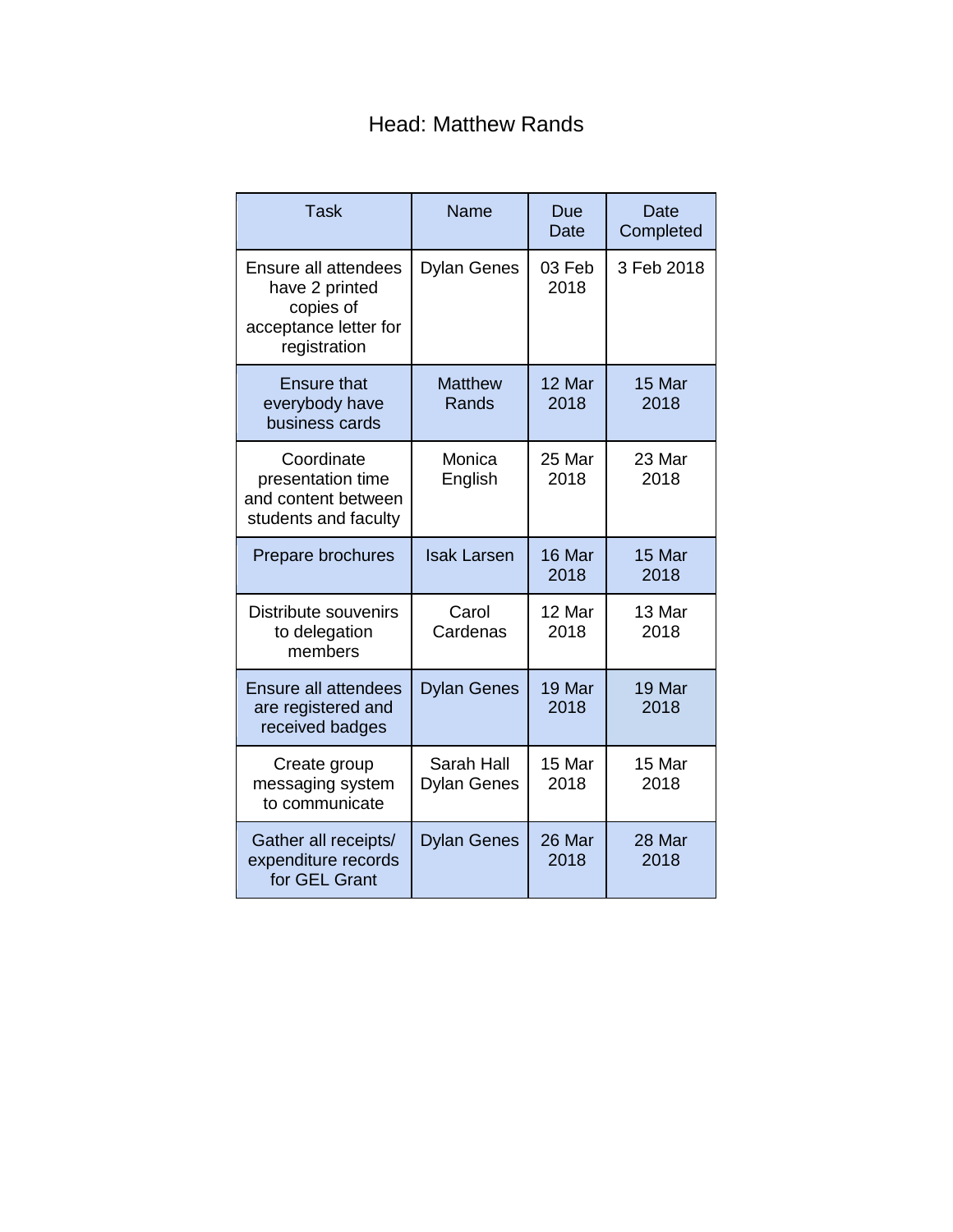#### Secretariat and Analysis

Head: Derek Garfield

| Task                                                                                | Name                    | Due Date         | Date<br>Completed    |
|-------------------------------------------------------------------------------------|-------------------------|------------------|----------------------|
| Draft of the final<br>report about the<br>visit for GEL<br>Office                   | Monica English          | 25 March<br>2018 |                      |
| Draft of the<br>leading article<br>for UIMF web-<br>site about the<br>visit results | <b>Derek Garfield</b>   | 25 March<br>2018 | 22 Mar<br>2018       |
| <b>Gather NGO</b><br>support for oral<br>statement                                  | Yanko<br><b>Dzhukev</b> | 17 Feb<br>2018   | 9 Mar 2018           |
| Coordinate visit<br>of Marcia to train<br>delegation on<br>success at UN            | <b>Matthew Rands</b>    | 2 March<br>2018  | 28 Feb<br>2018       |
| Finalize<br>presentations for<br>CSW62                                              | Monica English          | 16 March<br>2018 | 16 Mar<br>2018       |
| <b>Gather NGO</b><br>support for oral<br>statement                                  | Yanko<br><b>Dzhukev</b> | 17 Feb<br>2018   | February<br>17, 2018 |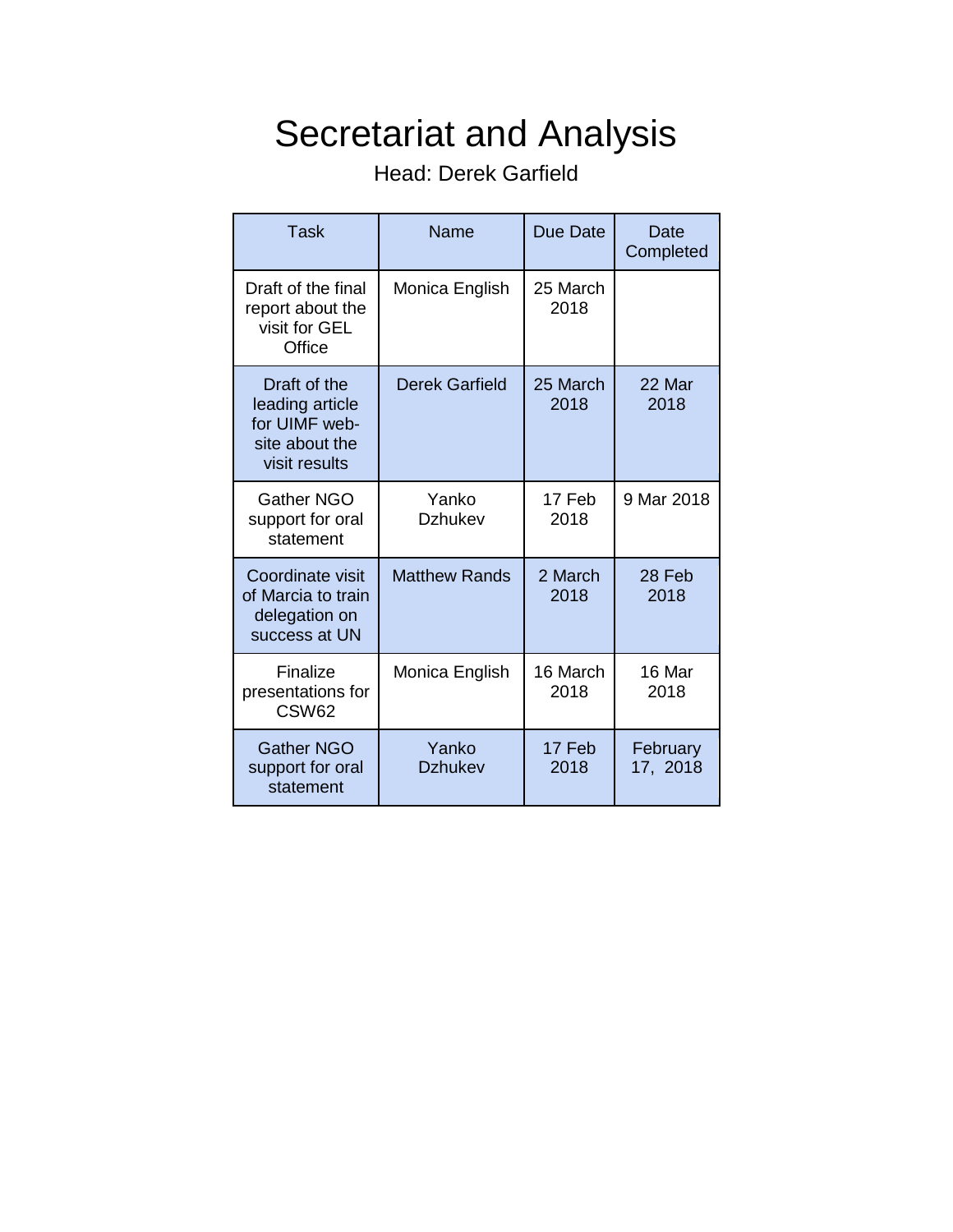### Protocol

#### Head: Dylan Genes

| Task                                                          | Name                 | Due Date    | Date<br>Completed |
|---------------------------------------------------------------|----------------------|-------------|-------------------|
| Compile<br>database of<br>flights/hotels                      | <b>Dylan Genes</b>   | 16 Feb 2018 | 16 Feb<br>2018    |
| Coordinate<br>meeting outside<br>UN building for<br>group     | <b>Dylan Genes</b>   | 19 Mar 2018 | 18 Mar<br>2018    |
| Coordinate tour<br>at UN with<br>Veronica<br>Caballero        | Dylan Genes          | 19 Mar 2018 | 19 Mar<br>2018    |
| Finalize agenda<br>of the visit with<br>Veronica<br>Caballero | <b>Dylan Genes</b>   | 16 Mar 2018 | 12 Mar<br>2018    |
| Create folders to<br>present at UN                            | <b>Matthew Rands</b> | 16 Mar 2018 | 14 Mar<br>2018    |

### Media

#### Head: Carlos Alarco

| Task                                                                 | Name           | Due Date      | Date<br>Completed |
|----------------------------------------------------------------------|----------------|---------------|-------------------|
| <b>Contact UVU</b><br>Press for article<br>publication               | Monica English | 7 Mar<br>2018 | 7 Mar<br>2018     |
| Contact local<br>Utah media<br>outlets for<br>publishing<br>article. | Monica English | 1 Mar<br>2018 | 8 Mar<br>2018     |
| Photography                                                          | Carlos Alarco  | 19 Mar        | 19 Mar            |